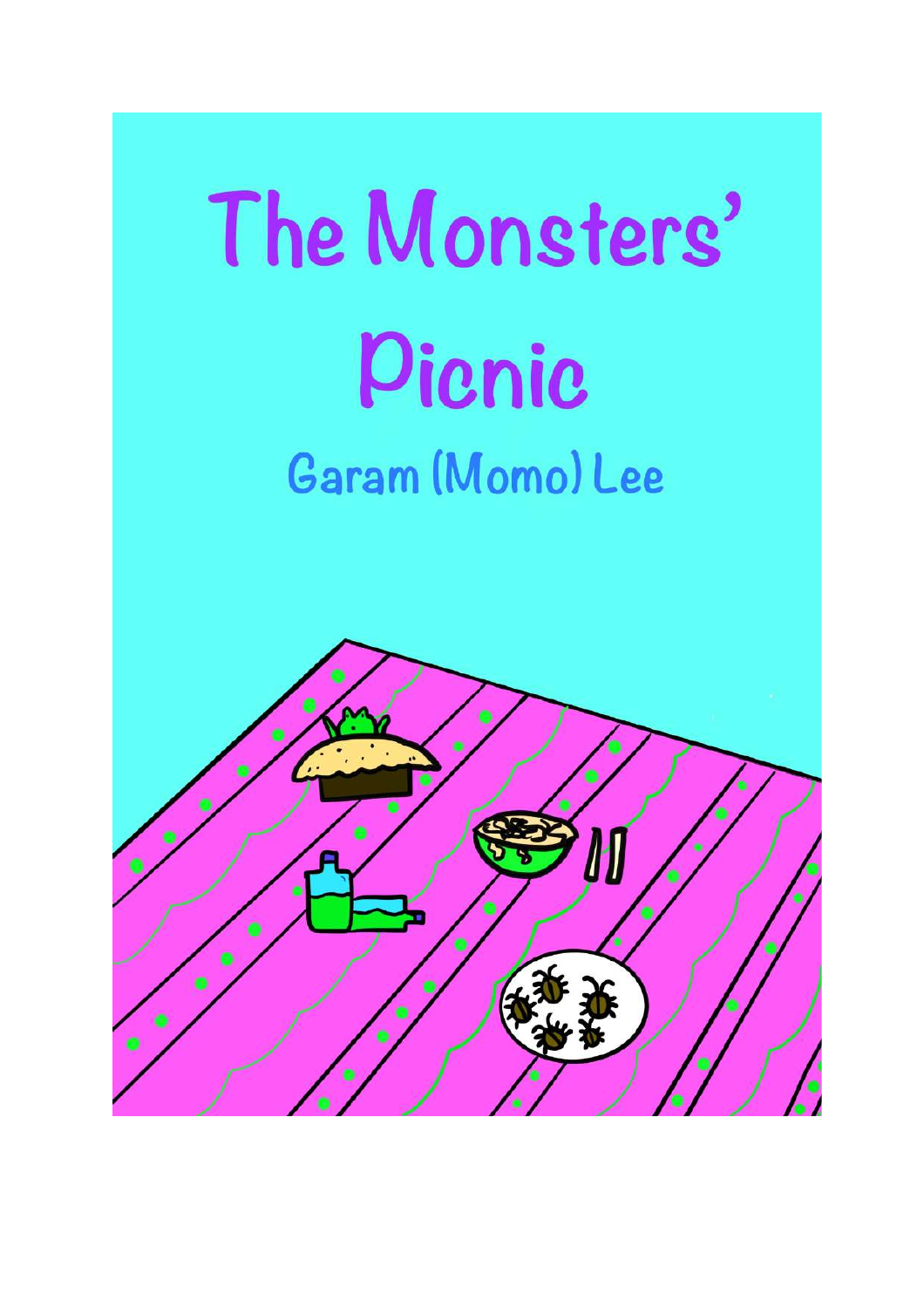## **The Monsters' Picnic**

One particularly gloomy day, Zina the Zombie and her four monstrous mates went to the haunted graveyard to have a picnic. There was Tenny the Two-Headed Tarantula, Samo the Semi-Slug, Lulu the Laughing Lizard, Willy the Werewolf, and of course Zina.

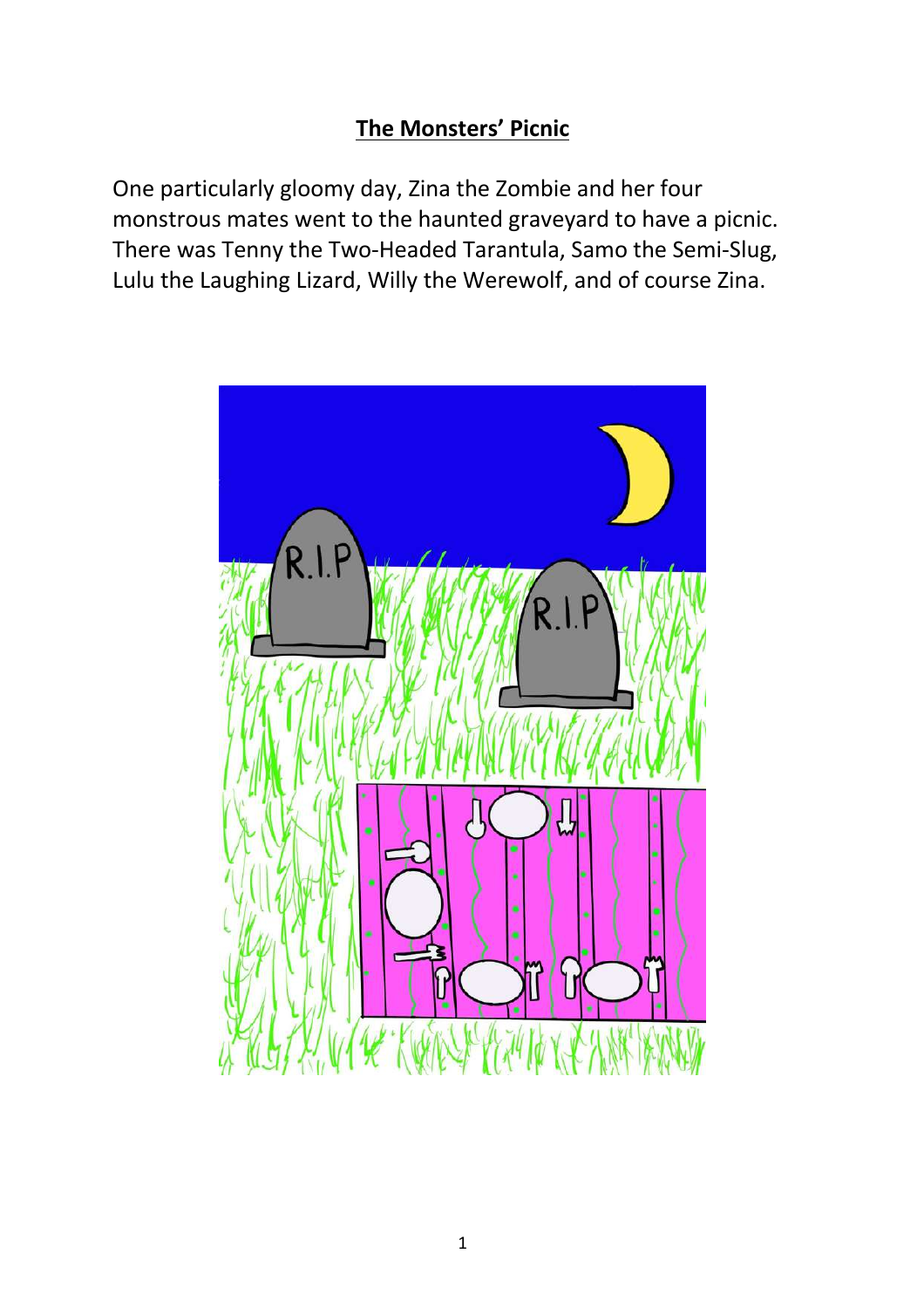Each friend had brought an appetising snack to share with the group, but first they needed to find a way to divide the food so that every monster received the same amount.

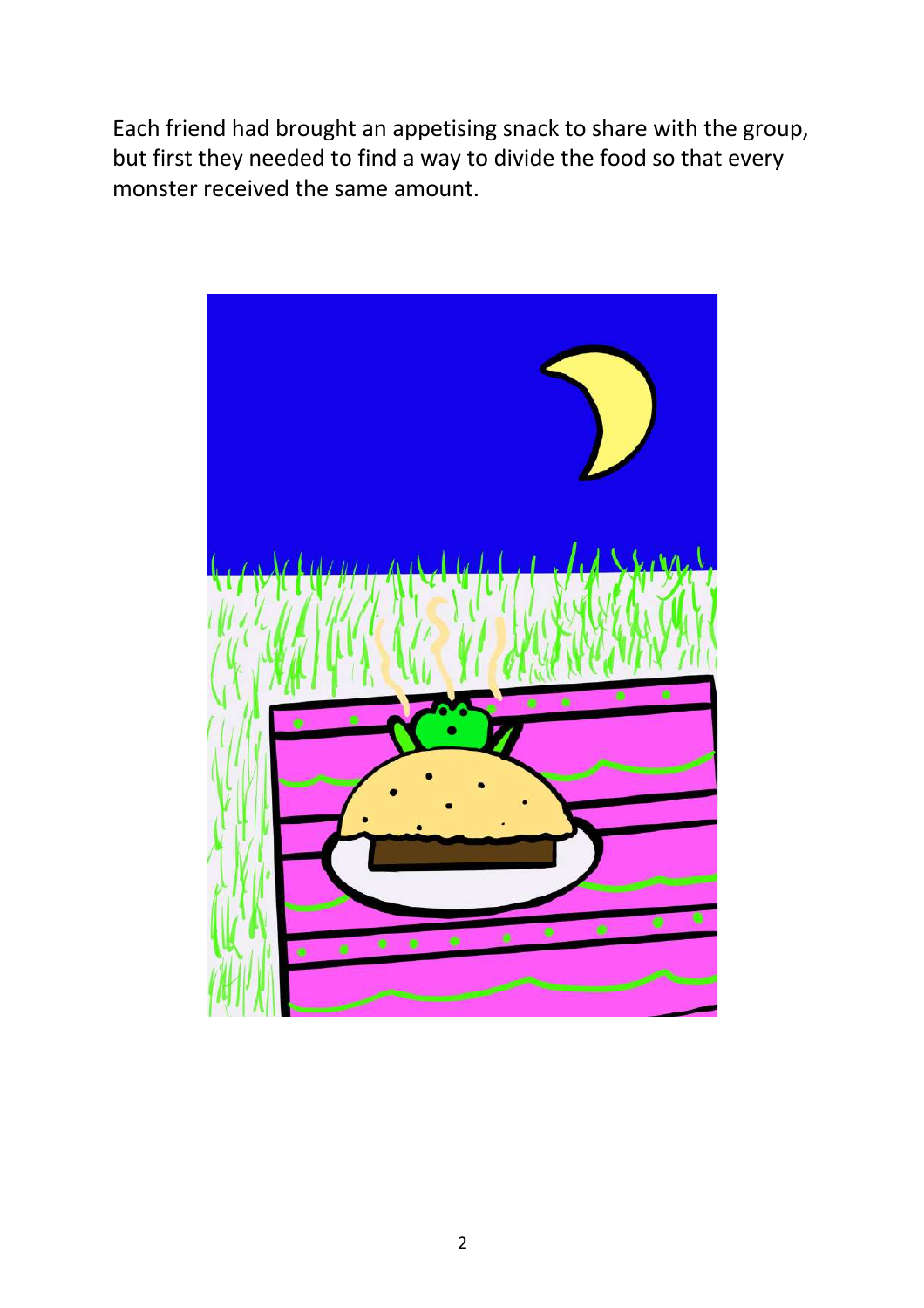"I brought frog pies!" exclaimed Tenny. "I baked fifty!"

There was a fresh, froggy aroma in the air. The monsters were enchanted by the mouth-watering smell.

"Everyone will get ten each, since there's only five of us," explained Zina. "It's an equal amount."

"Sure. That seems fair," added Lulu.

The friends devoured the pies in a flash.

"Yummy!" everyone shouted.

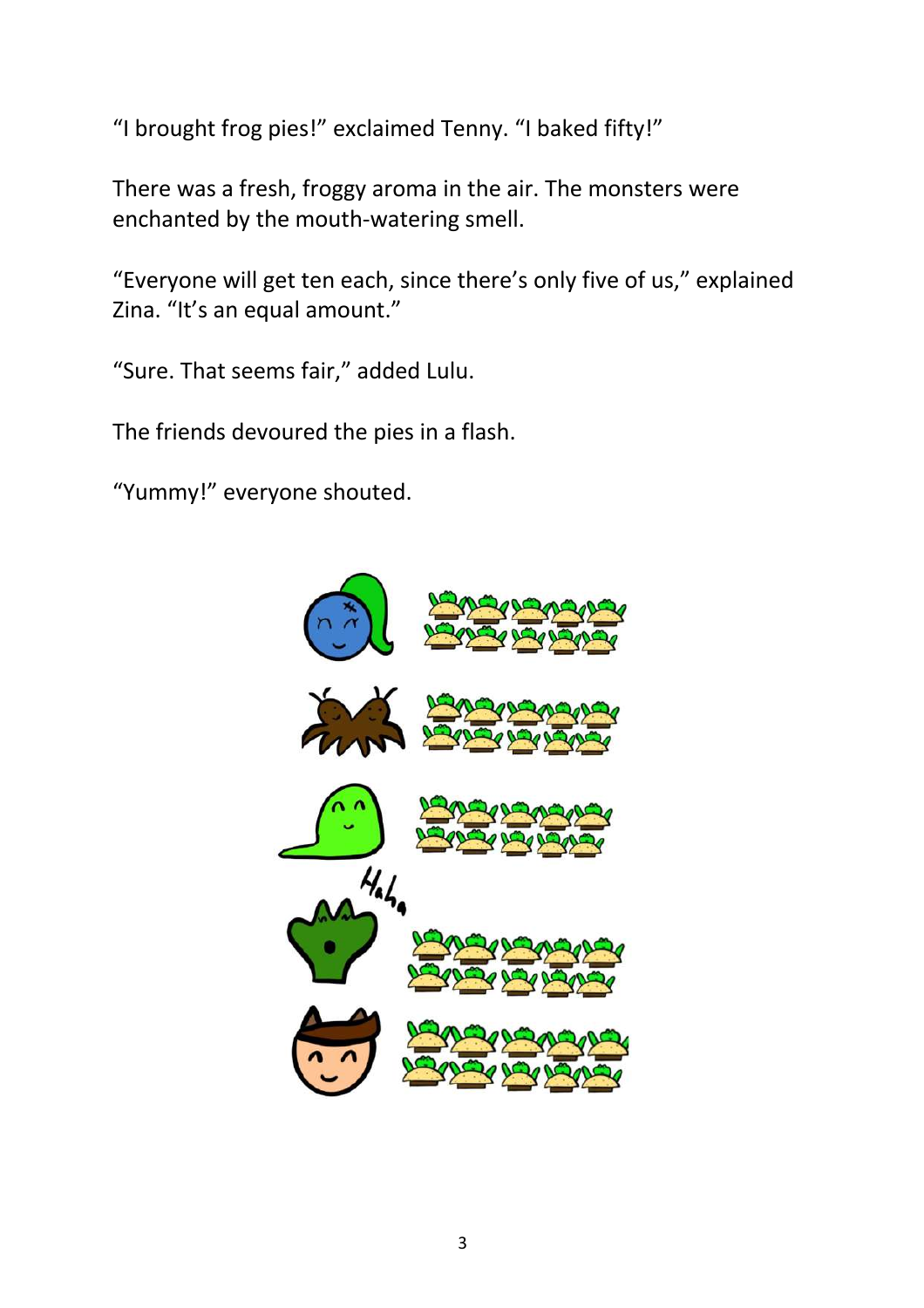Next up was Lulu's chocolate-flavoured cockroaches. She excitedly dumped all thirty-five of them onto a plate.

"To keep things fair, I'll give each of you… seven!" declared Lulu, after pausing for a moment to figure out the answer.

"Yes, that's right! Thirty-five divided by five is exactly seven," confirmed Willy.

The friends stuffed all of the cockroaches into their mouths and swallowed them in a single gulp. Their eyes widened with delight; the taste was unbelievable!

## \*GRUMBLE!\*

"Looks like we're still hungry! Does anyone else have a snack?" asked Zina.

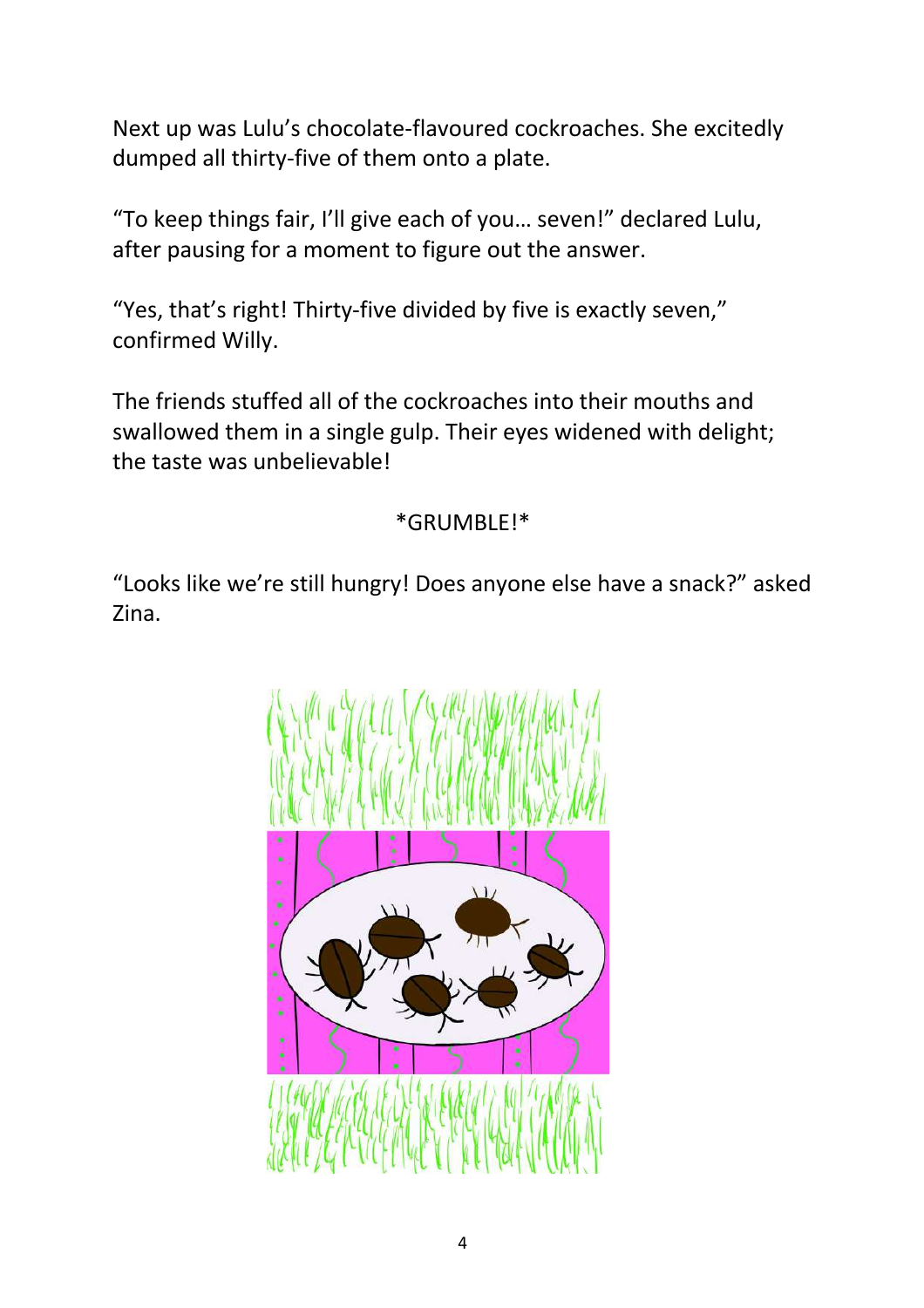Shortly after, Goody the Ghost floated over to join the group.

"Sorry I'm late. I was making eyeball soup!" exclaimed Goody. "Anyone want some?"

Everyone rose to their feet to get a whiff of the spooky soup.

"There's only eighteen eyeballs, so is everybody okay with three each?" asked Goody.

"Three is a lot already," said Zina enthusiastically.

"Ooohhh, yum yum!" the monsters exclaimed.

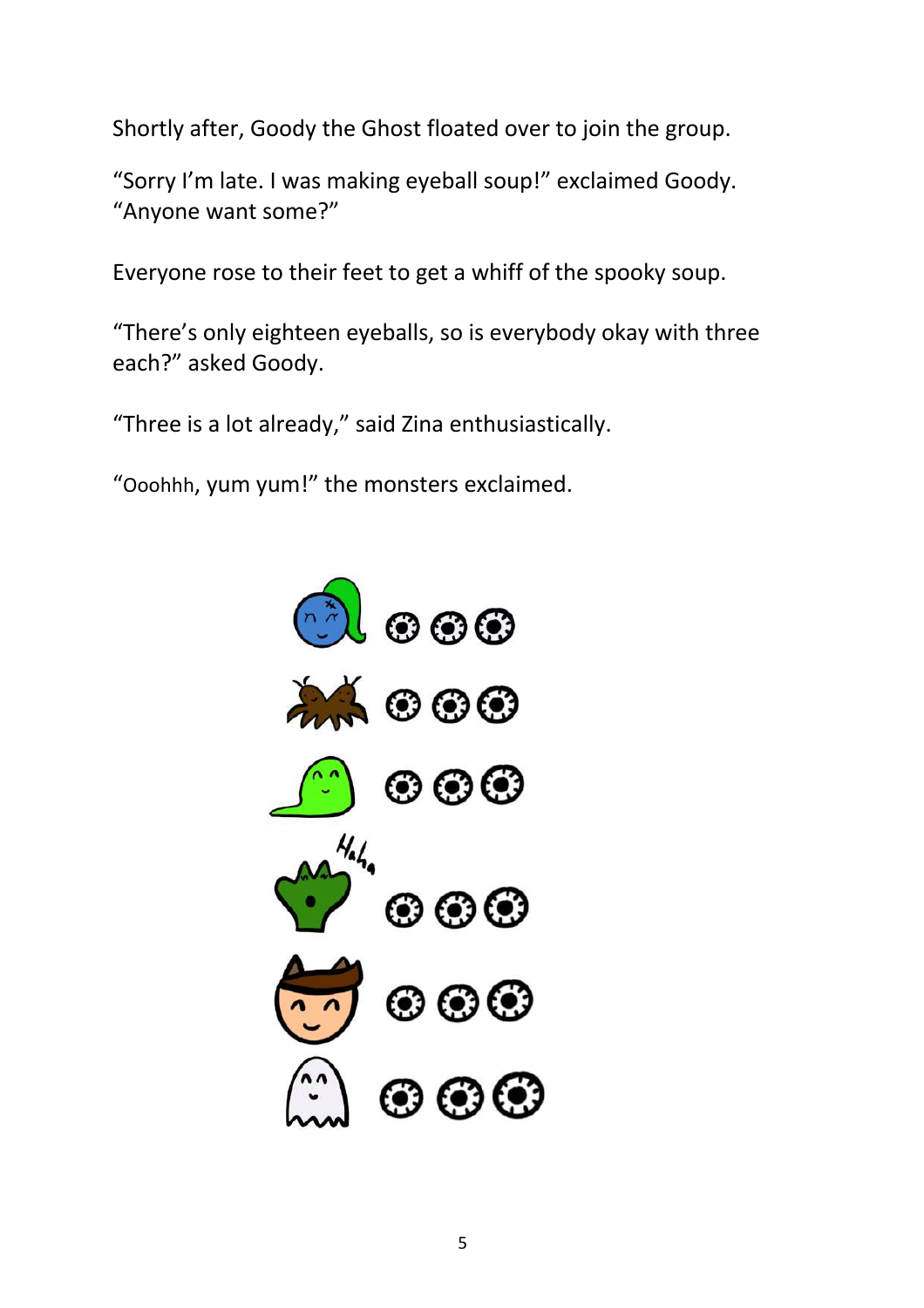Samo dangled sixty scrumptious spaghetti worms in front of the group.

"Everyone gets… ummm… nine ?" asked Samo, unsure if he had calculated correctly.

"Actually, ten each!" corrected Willy.

Without a moment to waste, the monsters slurped up the worms, their faces full of joy.

"Those were some juicy worms!" commented Lulu. "Unfortunately, I promised my parents I would help them carve pumpkins tonight.

"I better go too. I have to eat my homework," said Samo regretfully. "Bu-bye!"

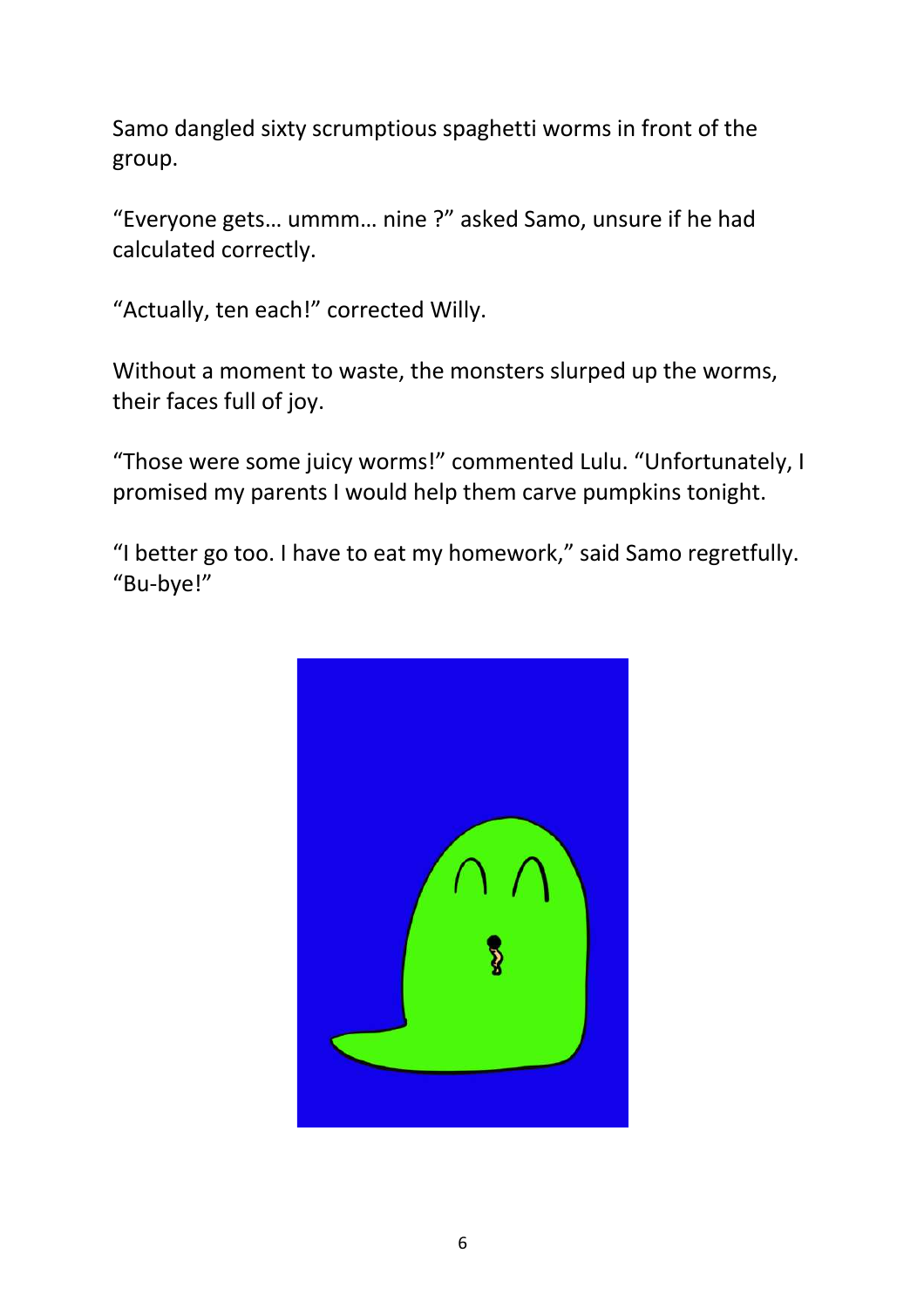A few minutes later, Cubby the Colossal Crab, Holly the Hippo Head and Yoyo the Yeti arrived. Now, there were seven monsters.

"Hey everybody! Are you having a picnic?" asked Cubby. "Can we join? We have some snacks to share too!"

Yoyo revealed twenty-one singing scones and gave the friends three each.

"Enjoy!"

"I can hear them! They can really hit those high notes!" Holly remarked.

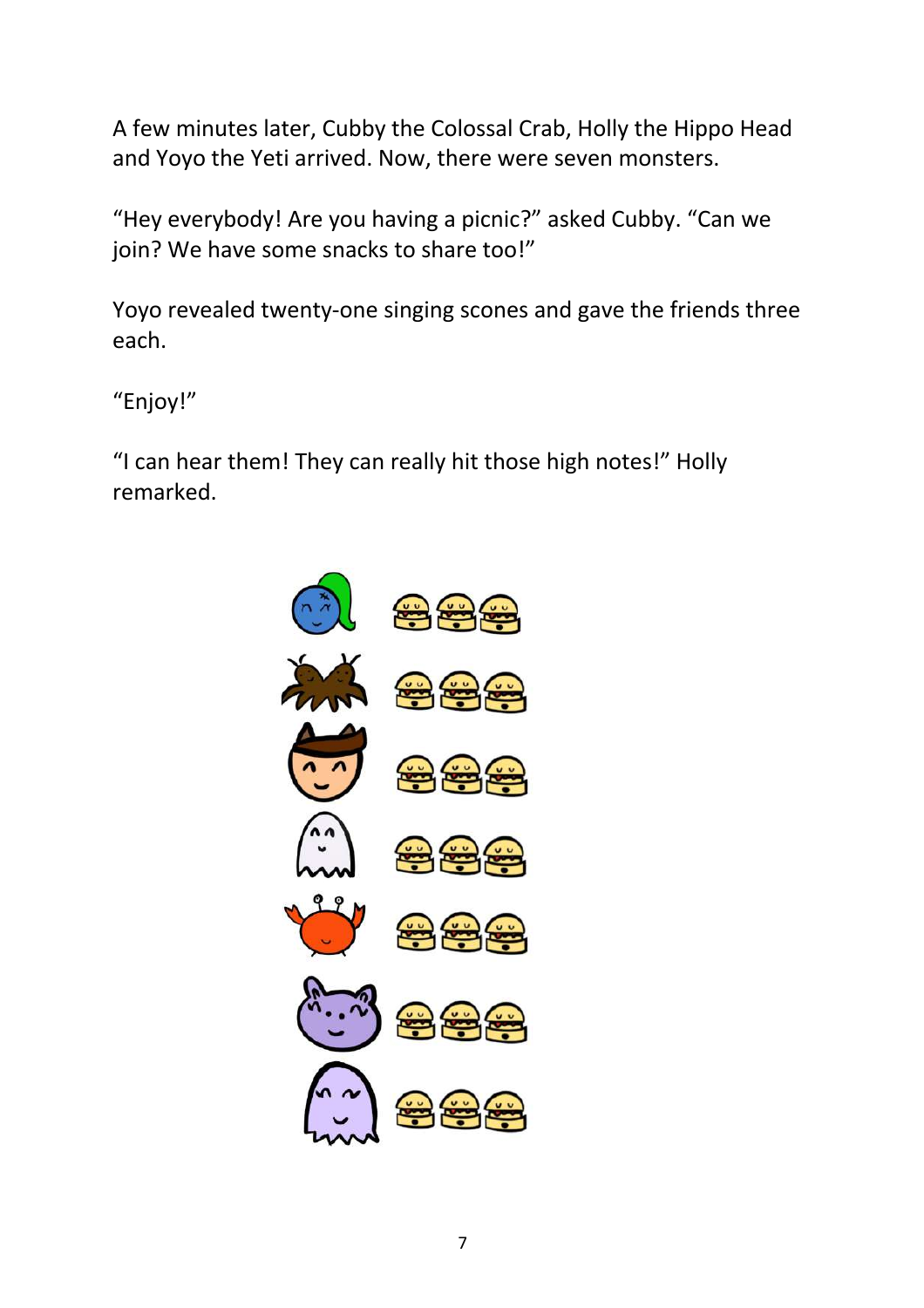"Anyone thirsty? I've brought thirty-seven litres of slug juice!" exclaimed Zina.

"YAY!"

Zina grabbed a piece of paper out of her pocket and started to write frantically.

"There is seven of us… ummm… wait a minute... How can we divide this?"

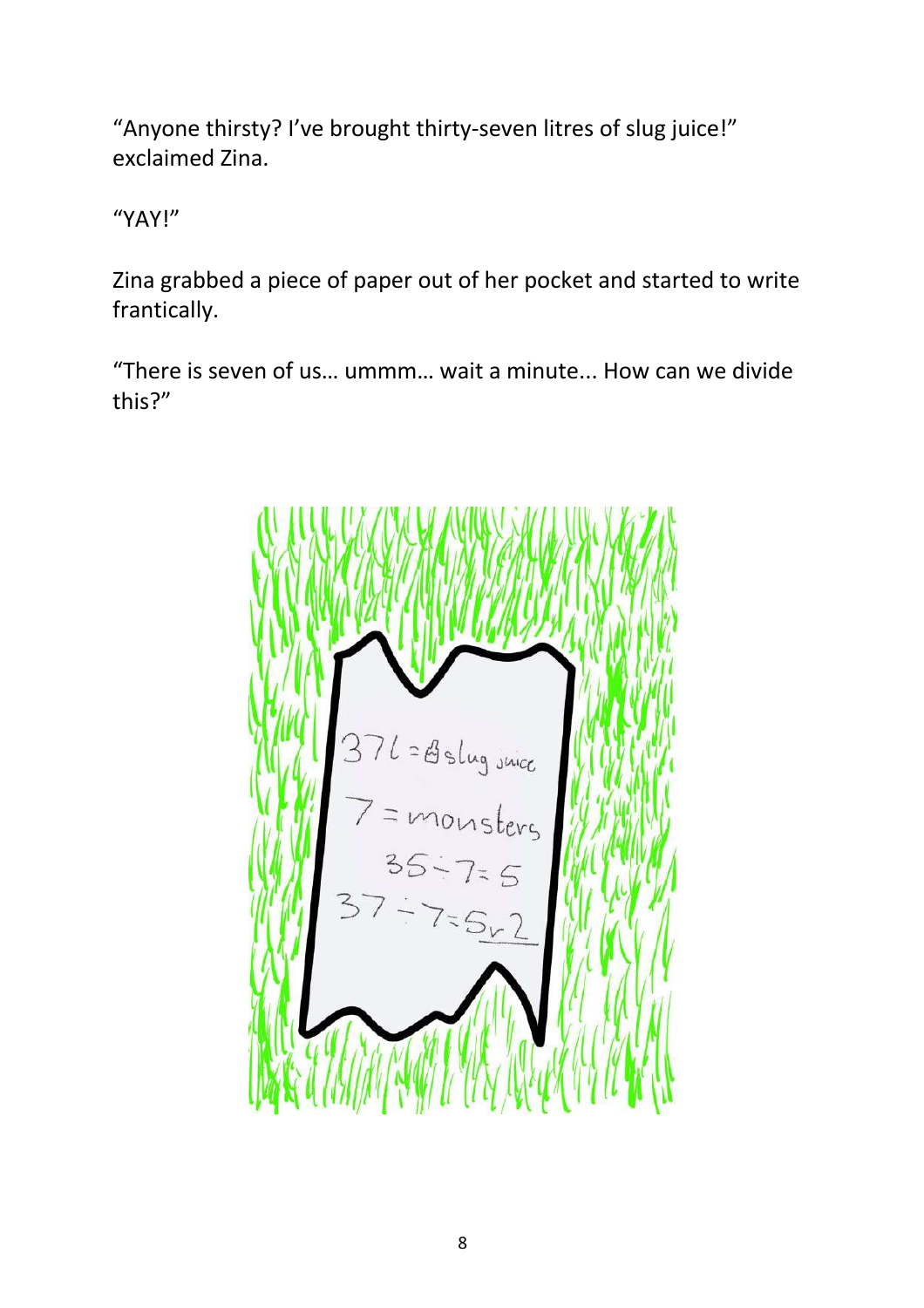How will the friends share the final course? Will they each get an equal amount?

Or is there a *remainder*?